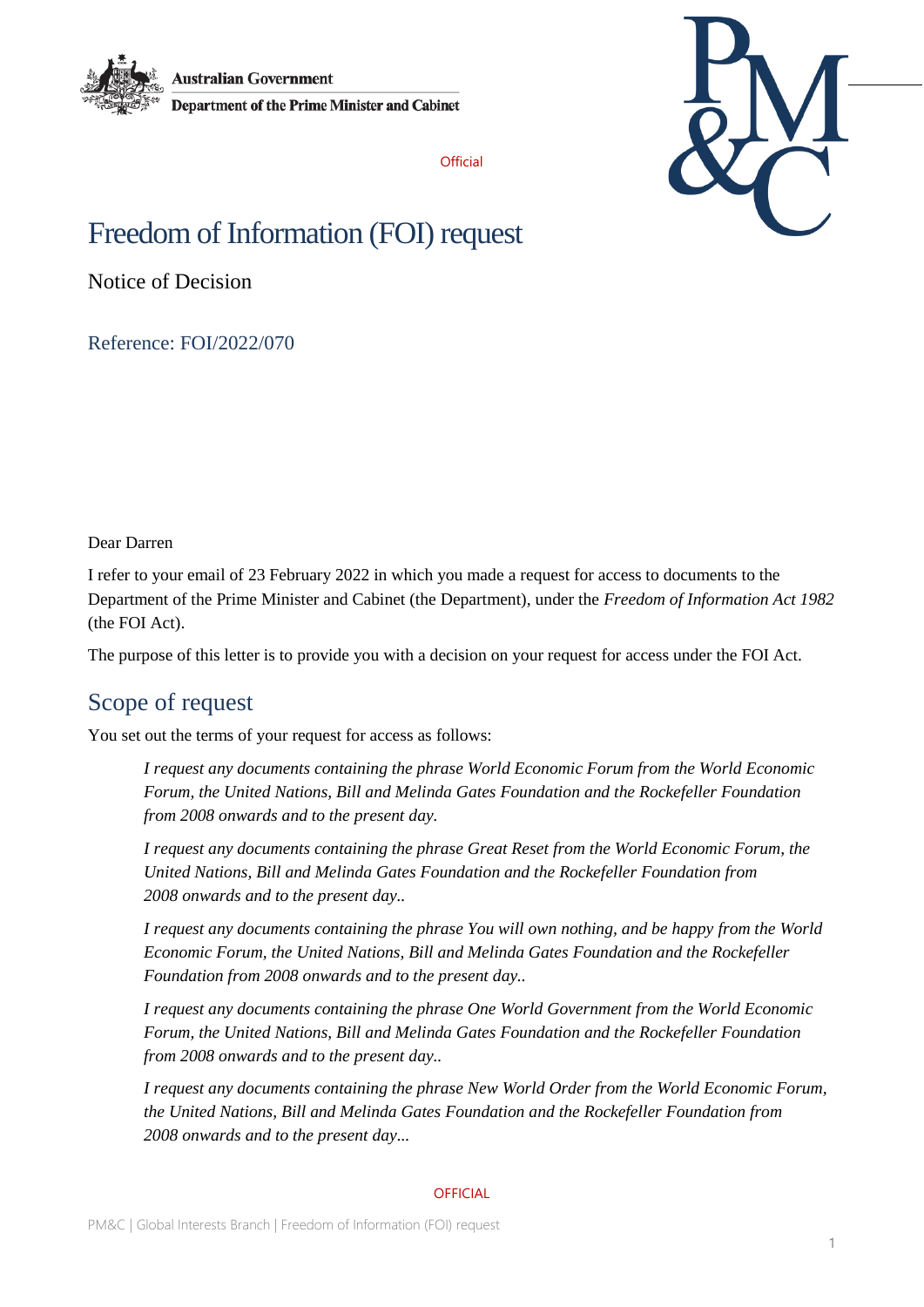# Authorised decision-maker

I am authorised to make this decision in accordance with arrangements approved by the Department's Secretary under section 23 of the FOI Act.

# Material taken into account

In reaching my decision I referred to the following:

- the terms of your request
- the searches undertaken by the Department regarding your request
- the documents relevant to your request
- the FOI Act (specifically sections 24A and 47G)
- guidelines issued by the Australian Information Commissioner under section 93A of the FOI Act (the FOI Guidelines)

# Documents in scope of request

The Department has undertaken searches of its records and has identified 20 documents that fall within the scope of your request.

# Decision

With regard to the documents you have requested that fall within the scope of part of your request, being those documents identified as *containing the phrase World Economic Forum from the World Economic Forum*, I have decided to grant access to 17 documents in full and three documents in part, with irrelevant material deleted under section 22 of the FOI Act.

I have decided to refuse the remainder of your request under subsection 24A(1) of the FOI Act, on the basis that the Department has taken all reasonable steps to find the documents you have requested, and those documents cannot be found or do not exist.

## Reasons for decision

### **1. Section 47G – Business information**

Subsection 47G(1) of the FOI Act provides that:

- *(1) A document is conditionally exempt if its disclosure under this Act would disclose information concerning a person in respect of his or her business or professional affairs or concerning the business, commercial or financial affairs of an organisation or undertaking, in a case in which the disclosure of the information:*
	- *(a) would, or could reasonably be expected to, unreasonably affect that person adversely in respect of his or her lawful business or professional affairs or that organisation or undertaking in respect of its lawful business, commercial or financial affairs; …*

Two Guidelines provided by the World Economic Forum (the Forum) detail its business affairs in the form of arrangements for attendees of the Forum. This includes security and health arrangements and specific contact details for attendees and their delegations, which are not publicly available.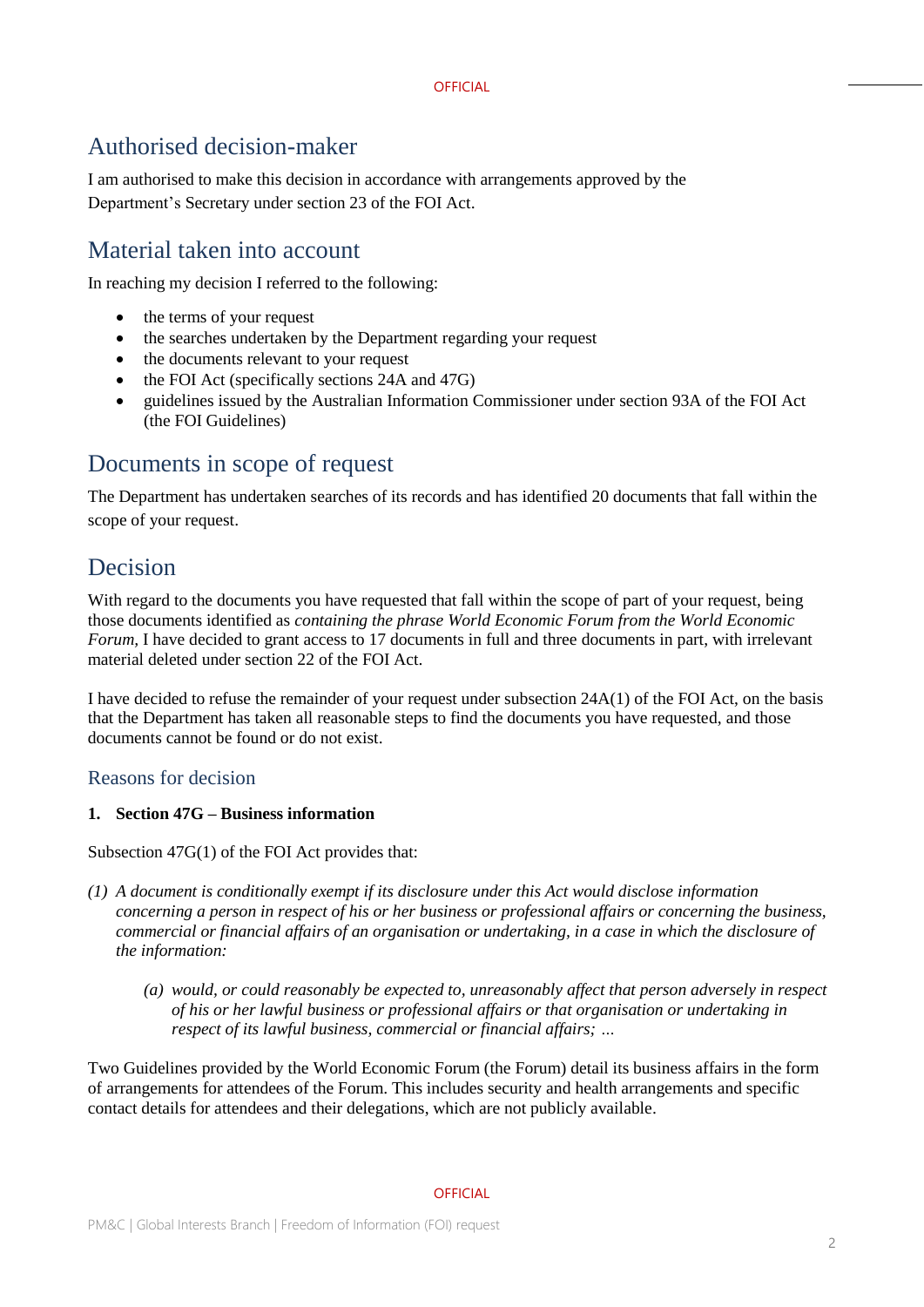#### **OFFICIAL**

The Forum's stated mission is to engage with 'the foremost political, business, cultural and other leaders of society to shape global, regional and industry agendas'<sup>1</sup>.

Having reviewed the material, it is my view that the release of this information would or could reasonably be expected to undermine confidence in the Forum's security and health measures and their ability to respond to concerns. This may in turn affect the willingness of leaders to attend the Forum. Given this is the Forum's mission, I am satisfied that the release of documents containing this information would unreasonably interfere with the Forum's business affairs in the form of its security and health operations and result in a reduced engagement with its partners.

Accordingly, I have found that parts of the requested documents are conditionally exempt from release under subsection 47G(1) of the FOI Act,

### *Public Interest Test*

Section 11A(5) of the FOI Act provides that a conditionally exempt document must nevertheless be disclosed to the applicant unless its disclosure would, on balance, be contrary to the public interest. Having found that parts of the requested documents are conditionally exempt under section 47G of the FOI Act, I am now required to apply the public interest test of section 11B of the FOI Act. Section 11B(3) of the FOI Act sets out four factors favouring access, and which must be considered if relevant. I am satisfied that disclosure of the conditionally exempt information may:

• promote the objects of the FOI Act.

Section 11B(4) of the FOI Act sets out four factors that the decision-maker must not take into account when deciding whether access to the document would be contrary to the public interest. I have not taken any of those factors into account in reaching my decision.

The FOI Act does not provide a prescribed set of factors weighing against disclosure, which the decisionmaker may consider. However, section 11B(5) requires a decision-maker to have regard to the FOI Guidelines. The FOI Guidelines contain a non-exhaustive list of factors that may, depending on the circumstances, operate against disclosure.<sup>2</sup>

In relation to the parts of the requested documents that I have found to be conditionally exempt under section 47G of the FOI Act, I consider the following factors favour non-disclosure of that material.

- The disclosure could reasonably be expected to prejudice security, law enforcement, public health or public safety. The Forum's Guidelines provide specific health and security contact details for Forum staff, Swiss police and airport staff as well security and health measures. In my view making this information public could be reasonably be expected to prejudice security, law enforcement, public health or public safety in any incident at the Forum.
- Disclosure could reasonably be expected to harm the interests of the Forum. In my view disclosing these specific purpose contact details could reasonably be expected to increase of contact from nonattendees at the Forum and thereby affecting the Forum's ability to respond to attendee health and security issues. Any real or perceived impact on the Forum's security and health arrangements has the potential to affect confidence that the Forum is able to conduct its business in a safe environment. This may affect the willingness of its partners to attend its meetings.

-

<sup>1</sup> https://www.weforum.org/about/world-economic-forum/

 $2\overline{6.22}$  of the Guidelines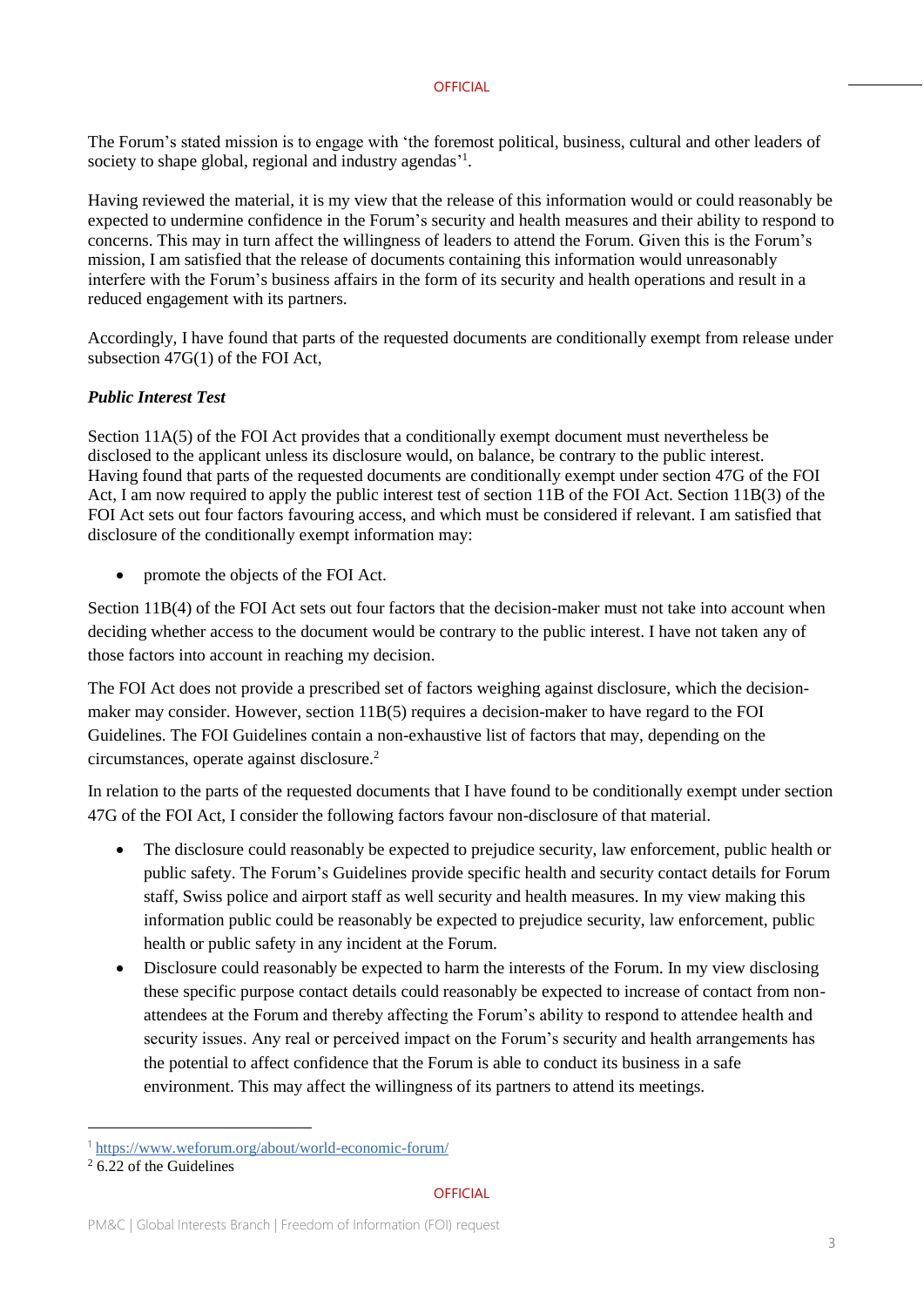#### **OFFICIAL**

After careful consideration of all relevant factors, I have decided that the factors in favour of disclosure are outweighed by the factors against disclosure. Accordingly, I am of the view that disclosure of the conditionally exempt material in the requested documents would be contrary to the public interest.

I have therefore decided that parts of the requested documents are exempt under section 47G of the FOI Act.

### **2. Deletion of irrelevant matter**

Section 22 of the FOI Act provides that exempt or irrelevant information may be deleted from a copy of a document, and access granted to such an amended copy where it is reasonably practicable to do so, unless it is apparent that the applicant would not wish to have access to such a copy.

As advised by the Department on 9 March 2022, it is the Department's policy to withhold:

- any person's signature;
- the names and contact details of Australian Public Service officers not in the Senior Executive Service (SES);
- the mobile or direct numbers of SES officers:
- the names and contact details of Ministerial staff at a level below Chief of Staff.

In accordance with subparagraph  $22(1)(a)(ii)$  of the FOI Act, I have excluded the parts of the requested documents that contain the above details.

### **3. Subsection 24A(1) – Documents cannot be found do not exist**

Subsection 24A(1) of the FOI Act provides that:

- An agency or Minister may refuse a request for access to a document if:
	- (a) all reasonable steps have been taken to find the document;
		- and
	- (b) the agency or Minister is satisfied that the document:
		- (i) is in the agency's or Minister's possession but cannot be found; or
		- (ii) does not exist.

The Department conduct searches or its relevant systems for documents from: the World Economic Forum, the United Nations, Bill and Melinda Gates Foundation and the Rockefeller Foundation. With the exception of the documents from the Forum containing the phrase 'World Economic Forum' (discussed above), no documents containing the phrases 'World Economic Forum'; 'Great Reset'; 'You will own nothing, and be happy'; One World Government; and 'New World Order' were located.

Accordingly, I am satisfied that all reasonable steps have been taken to find documents relevant to your request, and that the remainder of the requested documents cannot be found or do not exist. I have therefore decided to refuse the remainder of your request under subsection 24A(1) of the FOI Act.